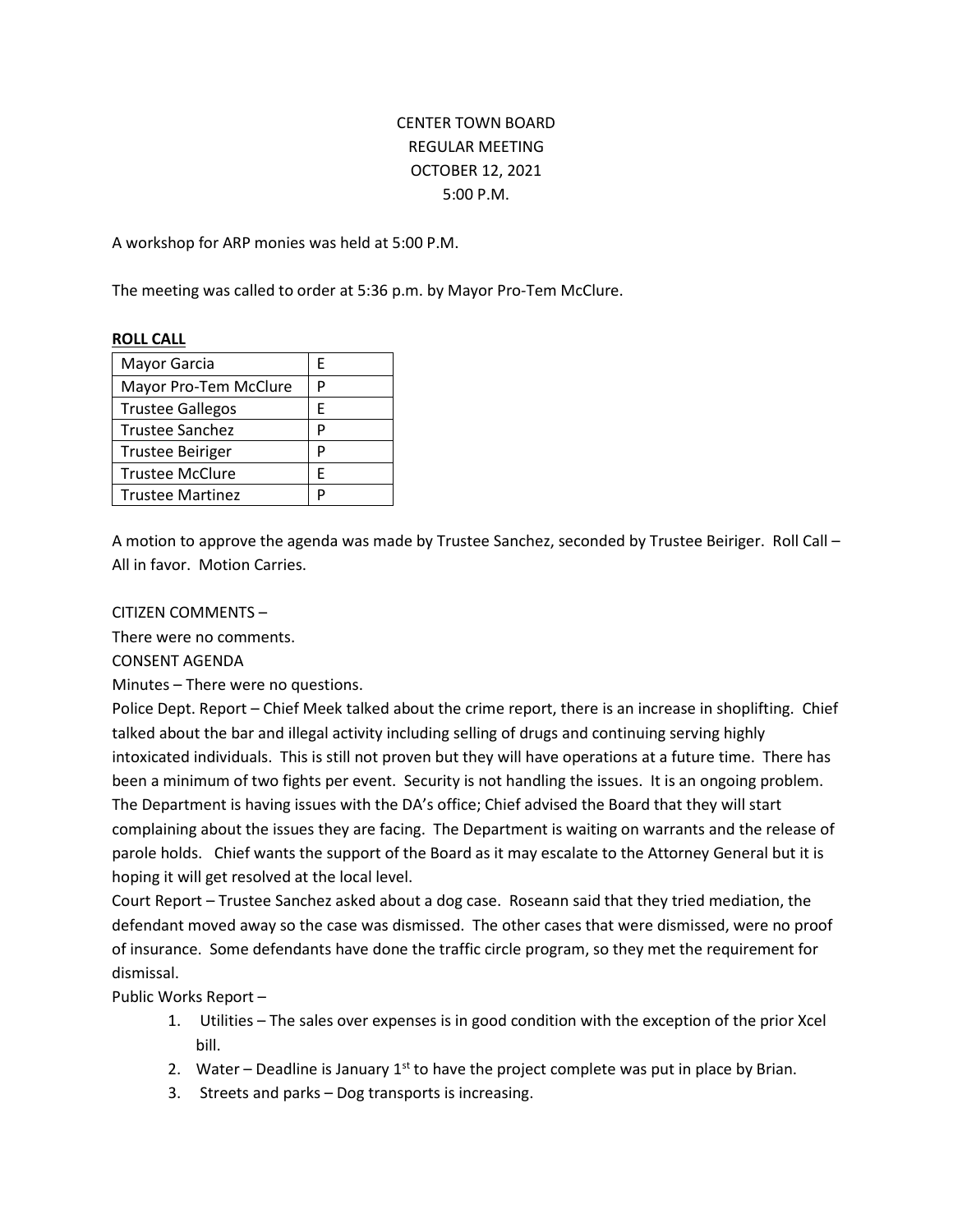4. Building Report – No questions.

A motion to approve the consent Agenda was made by Trustee Beiriger, seconded by Trustee Martinez. Roll Call – All in favor. Motion Carries.

## PAYABLES -

A motion to approve the payables was made by Trustee Sanchez, seconded by Trustee Beiriger. Roll Call – All in favor. Motion Carries.

# MANAGER'S REPORT –

- A. MSOB Grant Awarded- The Town was awarded \$114,000 for Downtown. We will sub grant the store owners the money. The money will come in about two weeks. They have until June  $30<sup>th</sup>$  to complete the project.
- B. PLANNING Grant Awarded- The Town was awarded \$20,000 for the training on for the Board to help with the zoning of the north 90.
- C. Center planning Summit American Planning Association D-PRAT This will be a two day Summit on October  $18<sup>th</sup>$  and  $19<sup>th</sup>$ . It is highly recommended that the Board attend as it will help with the Master plan for the north 90 addition.

# NEW BUSINESS -

Community Vandalism Fund – Mayor Garcia would like the Board to consider possibly having a fund that would help either a Business or residential with vandalism to their property. The Board will discuss this further during budget workshop.

Trunk or Treat – A motion to approve \$250 towards the Trunk or Treat was made by Trustee Beiriger, seconded by Trustee Sanchez. Roll Call – All in favor. Motion Carries.

REDI Grant – Youth – Rural youth enterprise zone grant is for \$120,000. The Town would have to match up to \$10,000 and will submit a \$5,000 grant application to help with this cost. Makela Torwo is helping with this project. Teachers would be the instructors for the entrepreneurship. Trustee Sanchez would like the school or the ones involved to come to the Board Meeting so they could answer questions. It was decided to be tabled until the next meeting.

2022 Preliminary Budget – The Budget was handed out to the Board. A workshop will be held on October 20 at 5:30 p.m.

Lowe's or Home Depot – Keith talked to the Board about the possibility of pursuing a Lowe's or Home Depot. The talk is that Alamosa may be pursuing this option also. Keith said that it would be nice to have a successful business in Town which would attract more business. Keith was seeking approval to pursue the companies, it is not a guarantee that they will come to Center but they would like to try. A motion to have the permission to pursue both companies was made by Trustee Martinez, seconded by Trustee Sanchez. Roll Call – All in favor. Motion Carries.

### OLD BUSINESS

SRT – IGA-CDOT – A motion to have Brian be the signatory for the IGA with CDOT was made by Trustee Martinez, seconded by Trustee Beiriger. Roll Call – All in favor. Motion Carries.